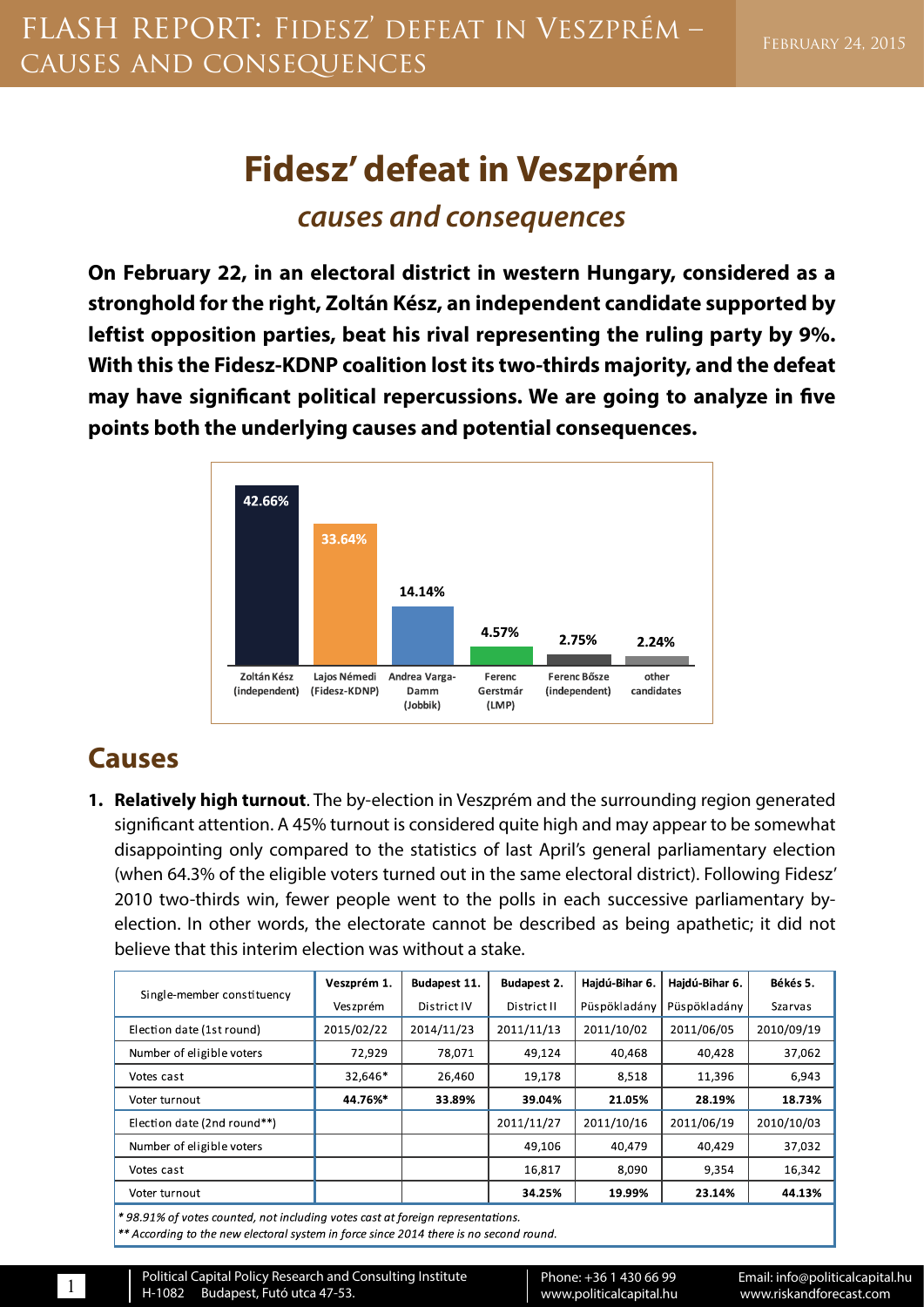- **2. Protest mood**. The outcome shows a rising disappointment in Fidesz, demonstrated in publicopinion surveys as well. Since October 2014 this was the fifth by-election where a candidate fielded by the governing party ran and lost. Of course, these interim elections typically held in small settlements carry less significance; there was only one parliamentary by-election in November where the Socialist candidate won by a large margin (the significance of this one was lower since it was held in a district traditionally carried by the socialists). However, this time Fidesz lost in a district that in recent elections served as a solid party fortress. With the defeat in Veszprém a perception of Fidesz' apparent invincibility in all corners of the country has been dispelled.
- **3. Weakening central power field**. Fidesz' political strategy is based on the claim that, as a dominant governing party, it remains indispensable standing between Jobbik and a fragmented left. However, due to a spectacular drop in the popularity of Fidesz this "central power field" strategy is crumbling. The governing party would have an easier time to explain its defeat had Jobbik and LMP candidates done much worse at the polls than in April 2014, but as it turned out they fell back by only 2-3 percentage points. Although in the case of LMP this represents a 30% decline, Fidesz still can't attribute its defeat to the migration of Jobbik and LMP voters to the independent candidate. There are signs that gradually the electorate is learning to express its will in a 'central power field' and an election system created in that spirit. Most anti-government voters do not have a strong political identity or party preference and simply try to assess the current balance of power and, in a crowded field, cast their vote for the opposition candidate with the best chance to win. In other words, the candidate who manages to present him/herself as a strong challenger has the chance to win against Fidesz.
- **4. Opposition parties moving to the background**. While Zoltán Kész accepted the support of leftist opposition parties, throughout the campaign he emphasized his independence and strong local ties, and his ballot sheet did not feature a single party logo next to his name. Aside from the last few days, the supporting parties' politicians did not show up in the company of the candidate, but in the meantime they made an effort to mobilize their diehard supporters. On the other hand, Zoltán Kész did not make the mistake of distancing himself completely from these parties. As a result, emphasizing his independence did not alienate opposition parties and their supporters, and thus he managed to position himself as a viable challenger.
- **5. Ineffective government communication**. Finally, it must be mentioned that although Fidesz mobilized the national public media and a large part of the local press, its communication remained ineffective. Promises to bring investment projects to Veszprém and a negative campaign aimed at Zoltán Kész did not sufficiently motivate former supporters of the governing party. In fact, the latter strategy may have backfired and statistics from the various electoral precincts suggest that, in fact, it has only encouraged anti-government voters.